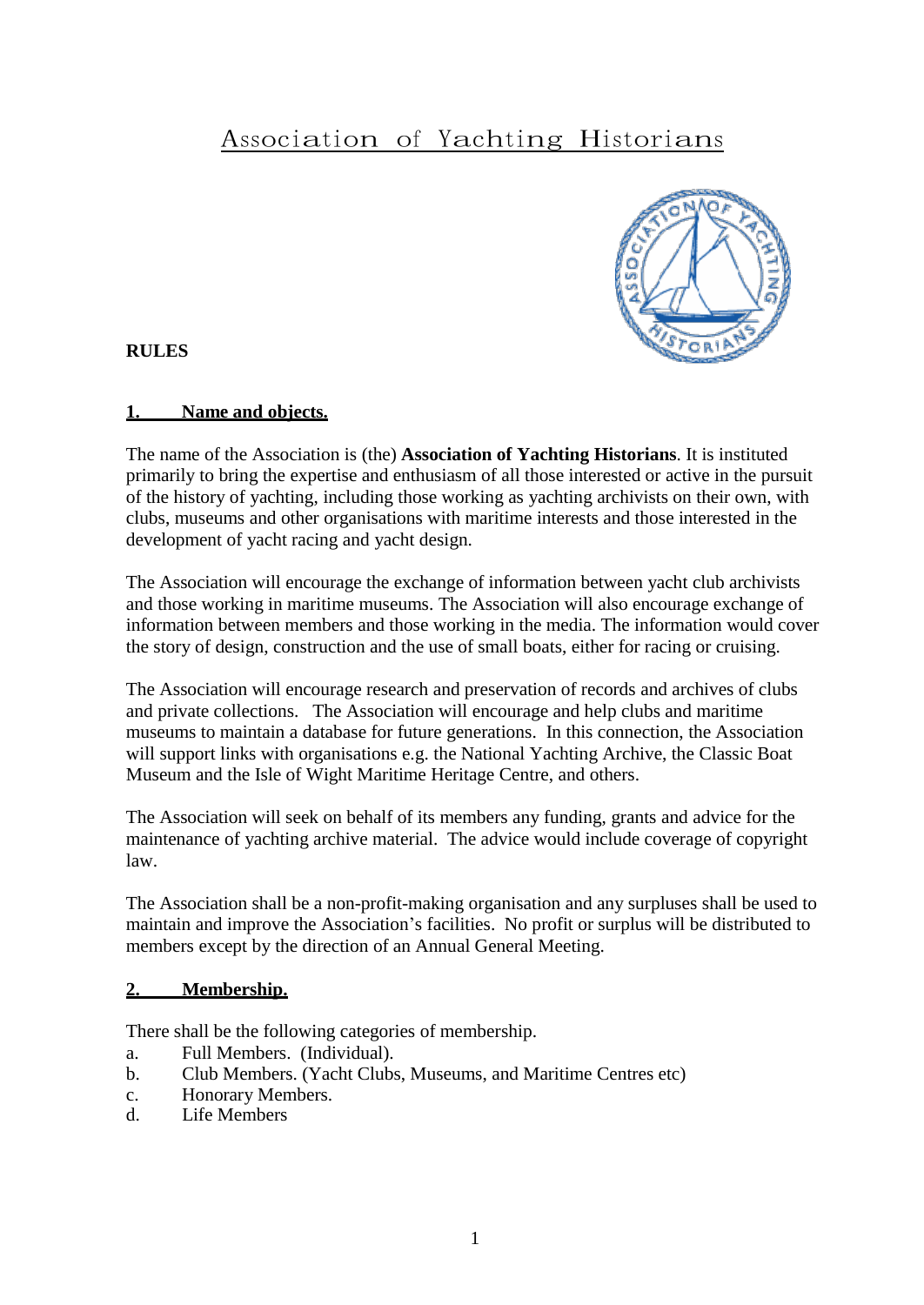# **3. Qualifications.**

- a. Full Members. People who wish to identify themselves with the objects of the Association and have been elected to full Membership.
- b. Club Members
- c. Honorary Members. Holders for the time of distinguished offices and appointments, together with such other persons who may be considered by the Committee to deserve special recognition.
- d. Life Members. Such persons of distinction to whom the Committee decide to offer Life Membership. Life Members are not liable for subscription, but enjoy all the privileges of full membership.

# **4. Subscriptions.**

Subscriptions are due on  $1<sup>st</sup>$  November each year. The Committee shall recommend a subscription for the following year for confirmation by the General Meeting.

# **5. Entrance Fees.**

Entrance fees are not charged.

# **6. Election Procedure.**

Candidates seeking election must complete the form of application. The completed form will be sent to the Secretary. The election of candidates shall be invested in the Committee.

# **7. Obligations following Election.**

The Secretary shall notify each new member of his or her election and, at the same time send a copy of the current rules of the Association and an invoice for the payment of the subscription.

All members shall notify the Secretary of any permanent change of address.

# **8. Resignation.**

A member intending to resign Membership shall notify the Secretary or Treasurer in writing. The Annual Subscription due for the year in which the member resigns and any monies owed to the Association by that member, shall be paid in full.

# **9. Management of the Association.**

The Association shall have a President and a number of Vice Presidents. The management of the Association shall be invested in a Committee consisting of the Chairman, Vice-Chairman and Treasurer, and not more than nine other members. The Annual General Meeting shall elect the Chairman, Vice-Chairman and Treasurer and members of the Committee and they shall hold office for three years. All shall be eligible for re-election for a further three-year term. All shall be Members of the Association and five shall form a quorum.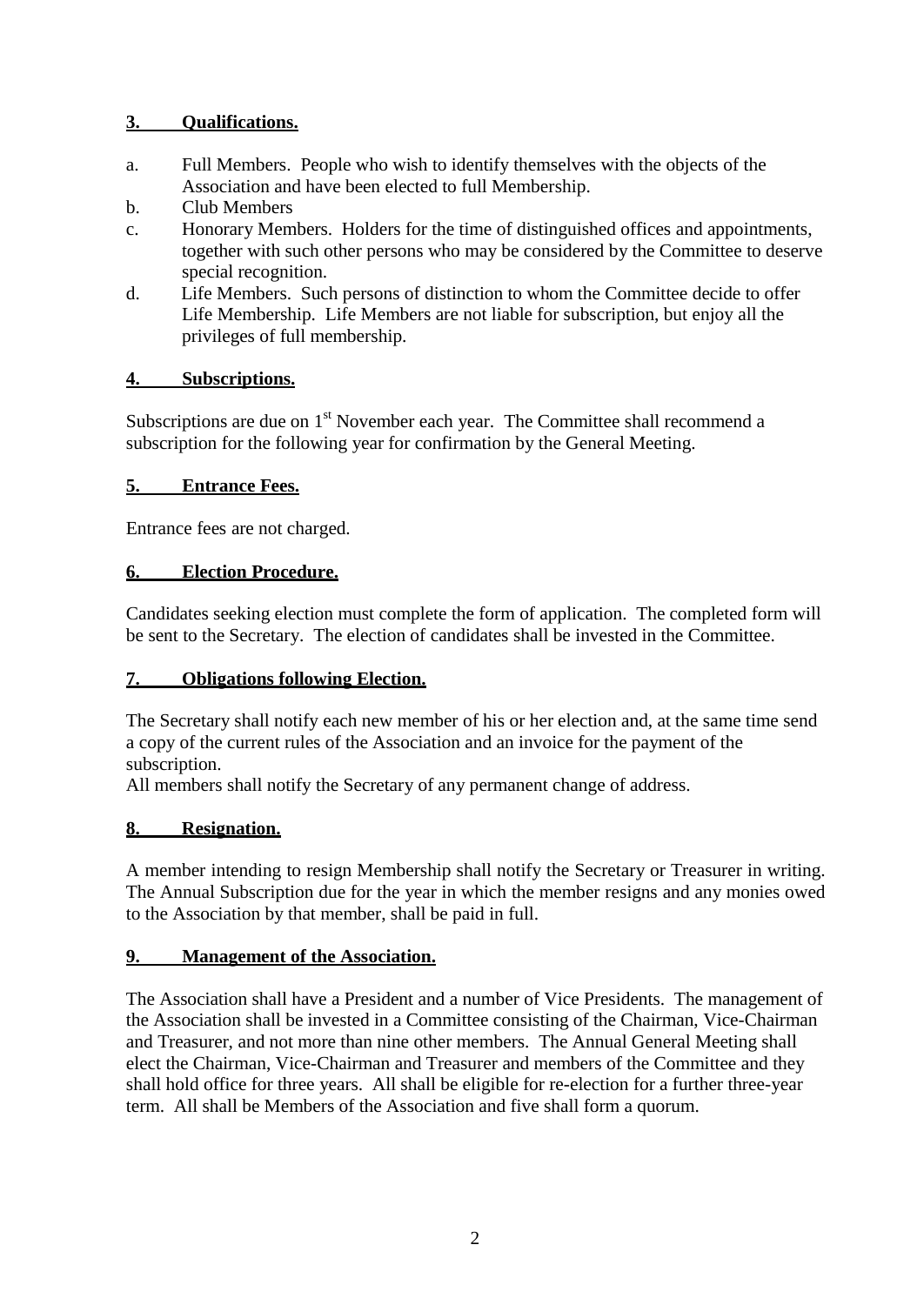# **10 Secretary, Committee Members and Officers.**

Any vacancy in the office of Secretary shall be filled by the Committee.

The Secretary shall be responsible to the Chairman or, in his absence, the Vice-Chairman, for the administration and organisation of the Association.

Vacancies on the Committee may be filled by members co-opted by the Committee itself, but any such co-option must be confirmed by election at the next Annual General Meeting.

The Committee shall also appoint Chairmen of such other sub-committees as it deems necessary for the efficient running of the Association

Proposals for nomination of the Chairman, Vice-Chairman, Treasurer and members of the Committee must reach the Secretary in writing not less than twenty-one days before the date of the Annual General Meeting.

# **11. Meetings of Committees.**

These shall be held as required, being summoned by the Chairman or, in his absence, the Vice-Chairman or the Secretary. Minutes will be taken of the various committee meetings.

# **12. Audit, Accounts and Chairman's Annual Report.**

The Treasurer shall present accounts made up to the previous  $31<sup>st</sup>$  October for approval at each annual general meeting. Either the Committee or the General Meeting may call for these accounts to be audited by a properly qualified firm of accountants.

# **13. Liability of the Committee.**

In pursuance of the authority vested in the Committee by members of the Association, members of the Committee are entitled to be indemnified by the members of the Association against any liabilities properly incurred by them or any one of them on behalf of the Association wherever the contract is of a duly authorised nature and entered into on its behalf. The limit of an individual member's indemnity in this respect shall be a sum equal to a year's subscription at the then current rate for the category of membership unless the Committee has been authorised to exceed such limit by a General Meeting of the Association.

# **14. Routine General Meetings.**

General meetings of the members of the Association may be held from time to time. Notice of any proposals to be discussed at a Routine General Meeting shall be given to the Secretary in writing not less than fourteen days before the meeting.. All proposals shall be decided by a majority vote of those attending members present and postal votes.

Eight members are required to form a quorum at a general meeting. The Chairman shall be empowered to exercise a casting vote.